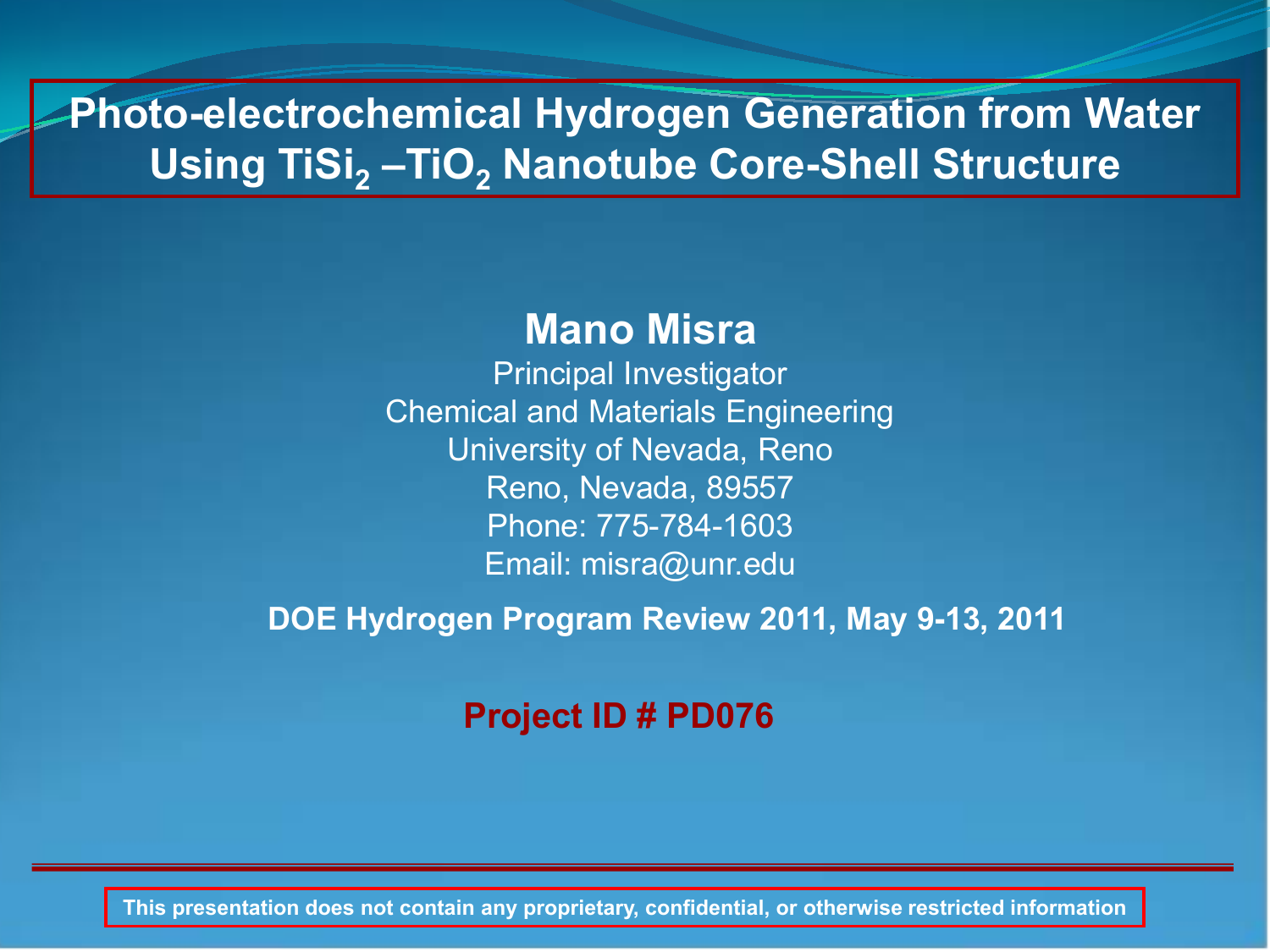## **Overview**

# **Timeline**

- Project start date: September, 2006
- Project end date: September, 2012
- Percent complete: 86

# **Barriers**

- Barriers addressed:
	- AP. Materials efficiency
	- AQ. Materials durability
	- AR. Bulk material synthesis
	- AS. Device configuration and scale up

# **Budget**

- Total project funding: \$ 3,400 K
	- DOE share: \$ 2,720 K
	- Contractor share: \$ 680 K

## **Partner**

• *John Turner*, National Renewable Energy Laboratory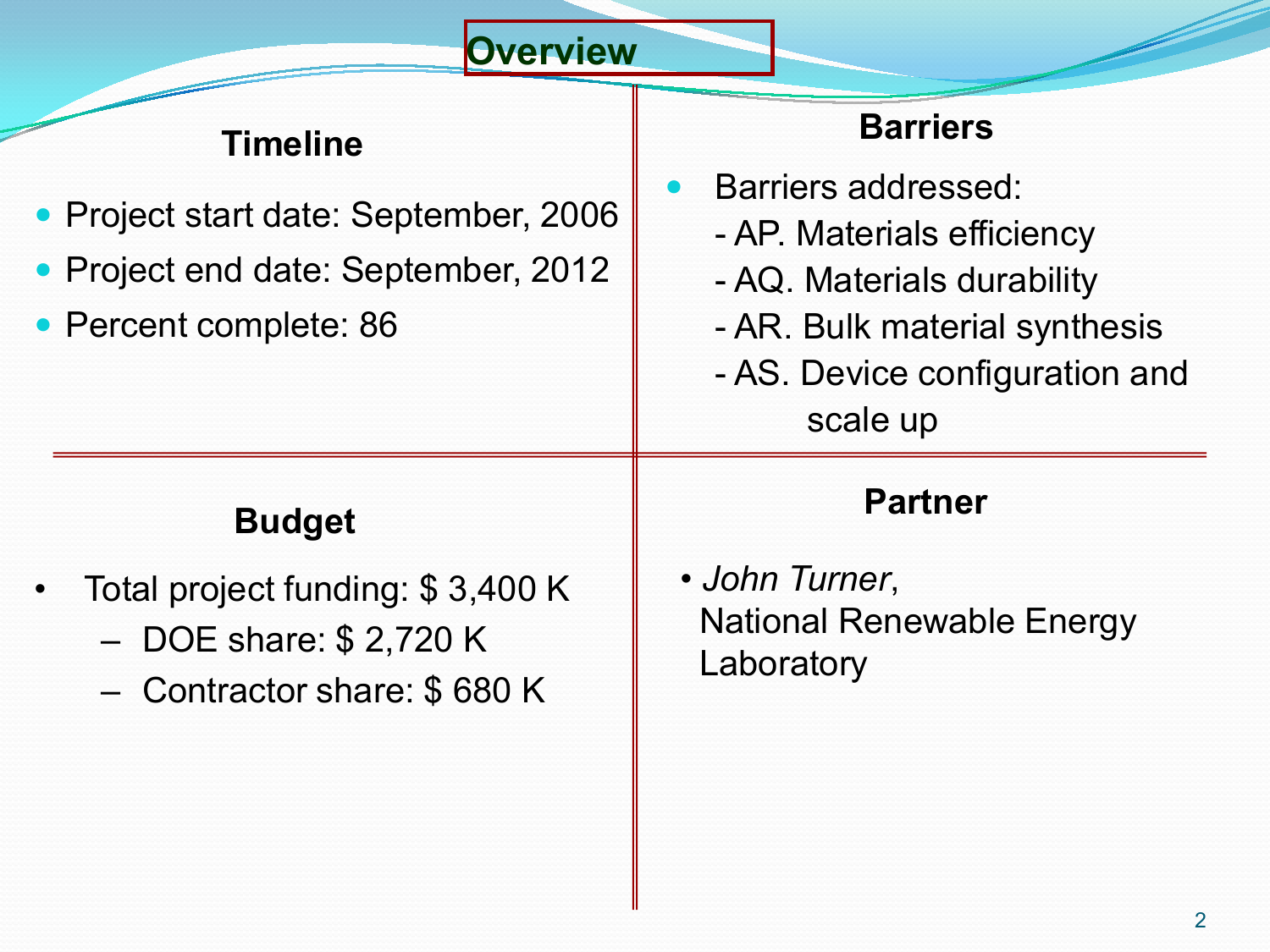# **Objectives**

### **Overall Develop high efficiency hybrid-semiconductor nanotubular materials for hydrogen generation by water splitting**

• Develop new anodization techniques to synthesize high quality and robust titanium dioxide ( $TiO<sub>2</sub>$ ) nanotubes with wide range of nanotubular architectures

#### **2006-2007** • Develop low band gap  $TiO<sub>2</sub>$  nanotubes •Understand kinetics and formation mechanism of the  $TiO<sub>2</sub>$  nanotubes under different synthesis conditions

- Develop organic-inorganic hybrid photo-anodes
- **2007-2008** •Develop multi-junction photoanodes
	- Develop cost-effective cathode materials
	- Develop mixed metal oxide nanotubular photoanodes
- **2008-2009** • Develop multi-junction photoanodes
	- Design PEC systems for on-field testing under real solar irradiation
- **2009-2010** •Develop semiconductors which absorb in the visible region of the solar spectrum
- **2010-2011** •Develop visible light sensitive ferroelectric BiFeO<sub>3</sub> and TiSi<sub>2</sub> –TiO<sub>2</sub> hetero nanotubular structures as high efficiency photo anodes.

#### **2011-2012** • **Develop coupled semiconductor systems for visible light activity**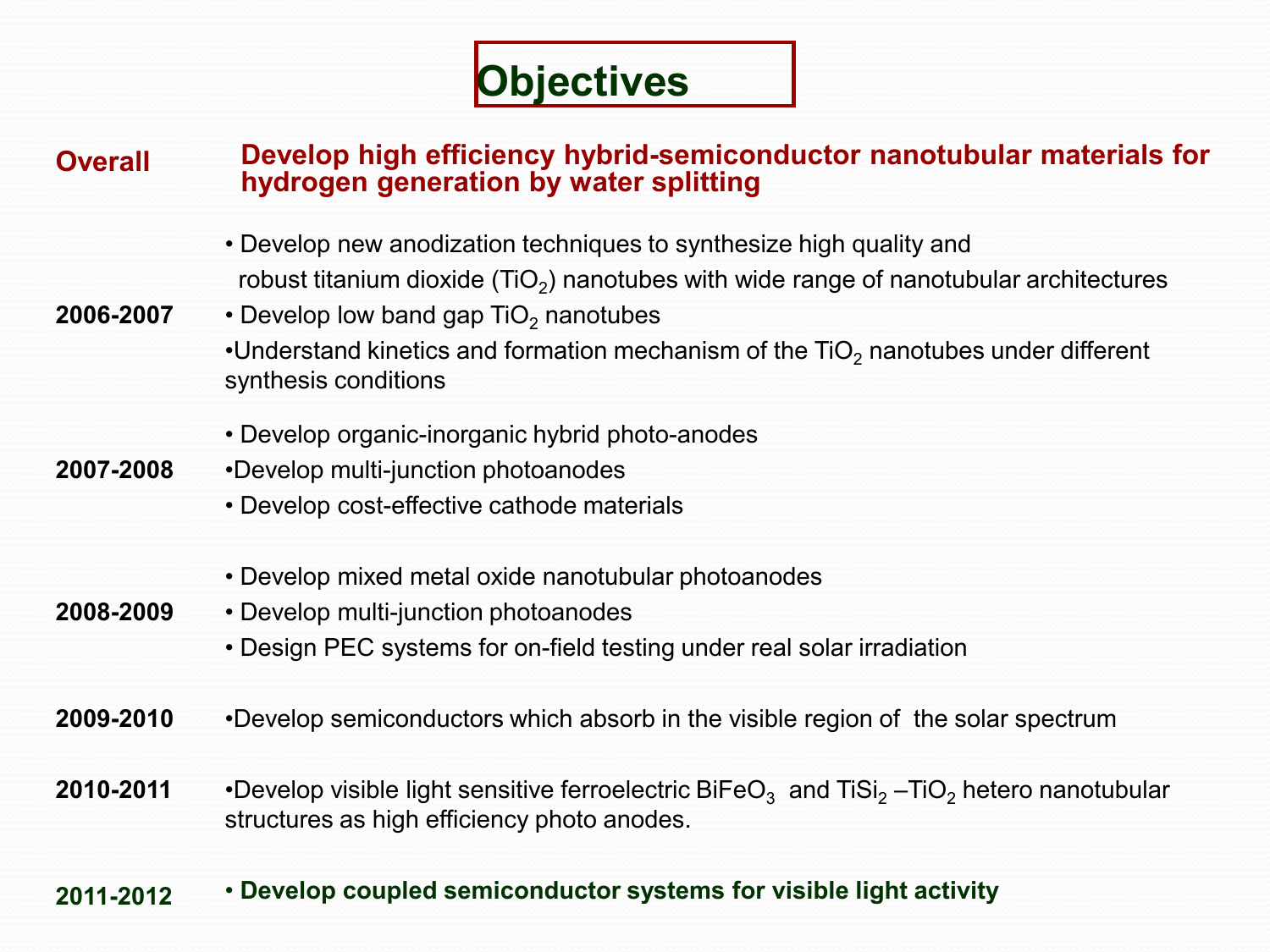

#### **Task A. Synthesis and fabrication of photocatalysts**

Ultrasonic mediated  $TiO<sub>2</sub>$  nanotube arrays (NTs) Low cost sol-gel based synthesis of  $B_1FeO_3$  ferroelectric photo catalysts Fabrication of couple semiconductor (TiSi<sub>2</sub> nanorod-TiO<sub>2</sub> nanotube) Characterization and fundamental understanding of the materials prepared

#### **Task B. Application of the nanotubular materials for photoelectrochemical generation of H2 from Water**

Evaluate photoelectrochemical behavior of  $TiO<sub>2</sub>-TiSi<sub>2</sub>$  photoanodes Evaluate photocatalytic and photoelectrochemical behavior of  $B_1FeO<sub>3</sub>$ 

#### **Task C. Materials stability of hybrid oxide nanotubular photo-anodes**

Electrochemical methods Spectroscopic and Electron Microscopic analyses

#### **Task D. Scale-up and process evaluation.**

Scale-up of photoanodes Photoelectrochemical hydrogen generation under real solar irradiation

#### **Task E. First Principle Modeling of Semiconductors for harvesting visible light**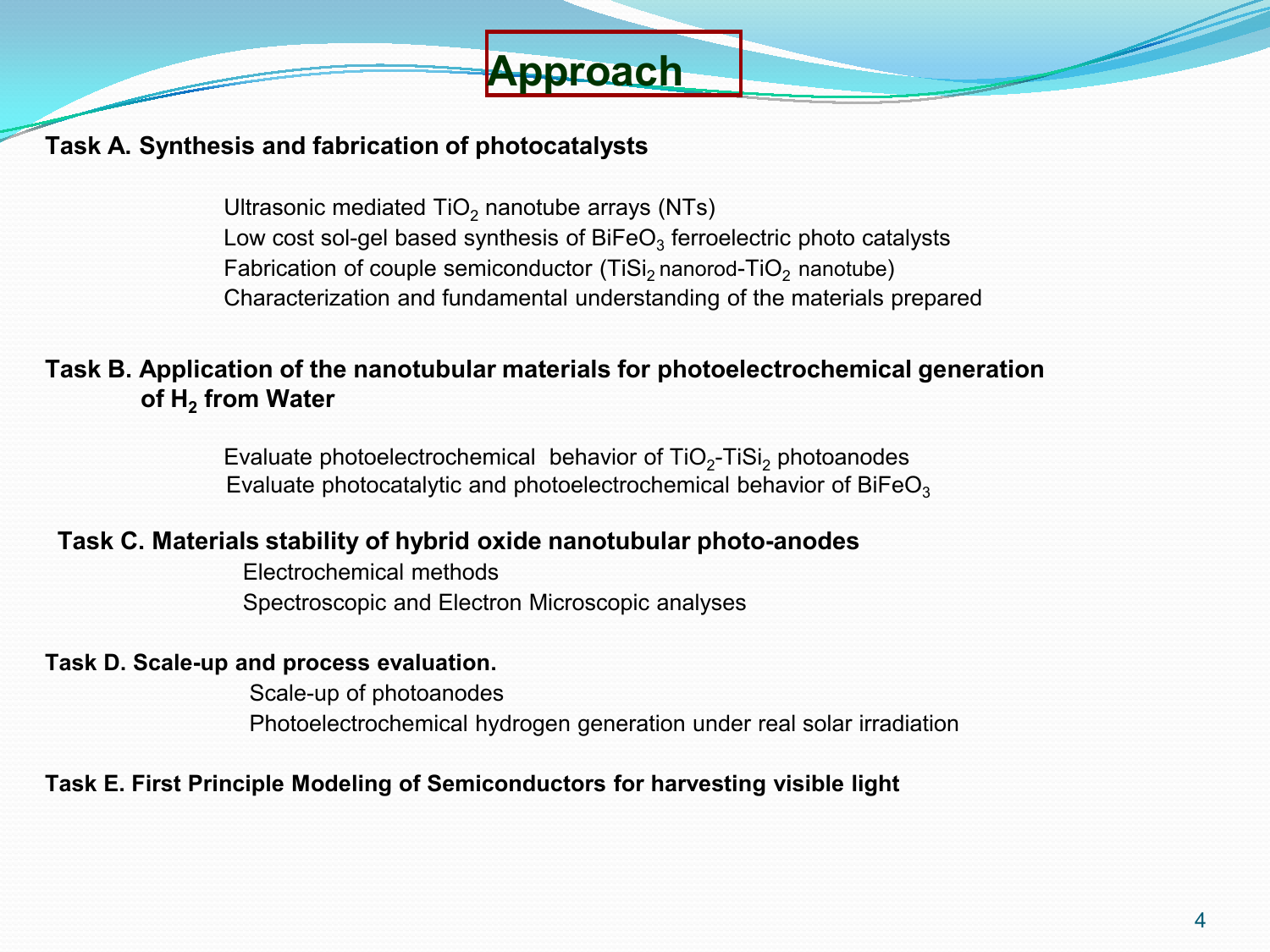# **Photo Electrochemical Water Splitting by TiSi, Nanorod-TiO, Nanotubes**

**TiSi2 : Band gap varies from 3.4 eV (ca. 360 nm) to 1.5 eV (ca. 800 nm) Ideal material for PEC applications**

### **Major challenges for TiO<sub>2</sub> NTs for PEC application**

- Large band gap of 3.1-3.2 eV; absorbs solar light only in the UV region
- Only about 4-5% of the solar spectrum falls in this UV range

### **Managing the challenge: Options**

- Changing electrical properties of the  $TiO<sub>2</sub>$ : Varying the crystallite size
- Doping with other metal/non-metal ions: Induce red shift to the band gap
- **Example 2** Coupling with other nanostructured materials

### **UNR Approach**

**Combinatorial approach: Coupling with other nanostructured materials**

**Advantages**: Results in hybrid photoanodes that contain multiple band gap materials in a single photo anode with appropriate band edge positions leading to enhanced light absorbance in visible spectrum and high photo conversion efficiency.

**Strategy: Design self assembled titania (TiO<sub>2</sub>) nanotube array electrode filled with titanium disilicide (TiSi2**) **nanoparticles**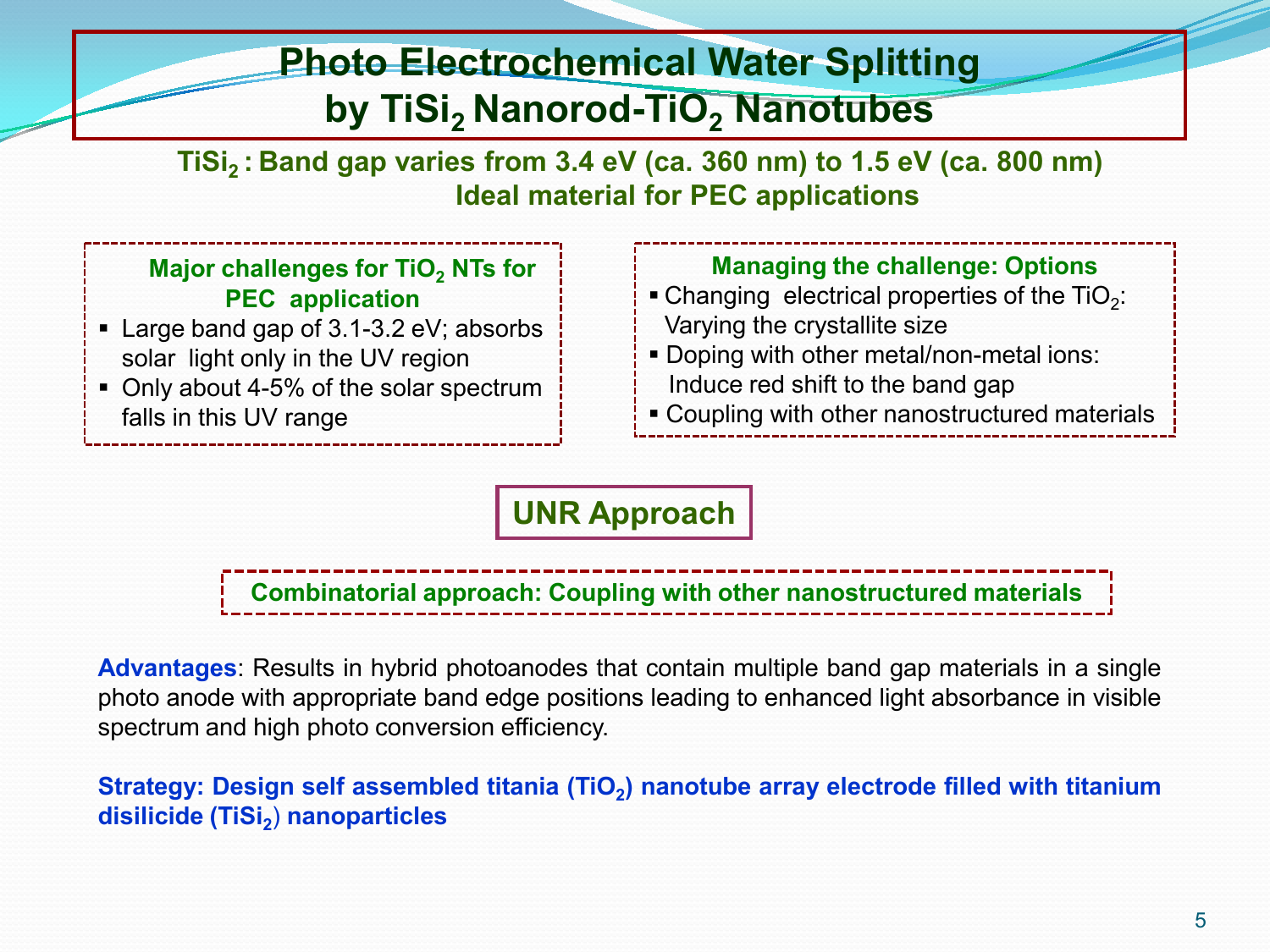# **New Approach to Synthesize TiO<sub>2</sub> Nanotubes (NTs)**

**Objective:** To obtain a TiO<sub>2</sub> nanotubular membrane with bigger pore size and length so **that more TiSi, particles can be loaded (compared to conventional synthesis)** 

**Procedure: Anodization of titanium at potentials > 60 V in the presence of a chelating agent (EDTA) in fluoride containing ethylene glycol electrolyte forms large diameter TiO2 nanotubes.**



#### **Anodizing condition:**

5% water in ethylene glycol  $+ 0.5$  wt% NH<sub>4</sub>F + 0.25 wt%  $Na<sub>2</sub>[H<sub>2</sub>EDTA]$ , pH =  $6.4 - 6.5, 15$  °C, 80 V<sub>DC</sub>, 30 min, mechanical stirring

**Figure:** Current transient plot of anodization of  $TiO<sub>2</sub>$  in fluoride + EDTA and only fluoride solutions (conventional way). The anodization current decreases continuously when only fluoride is used. Addition of EDTA increases the steady state anodization current. This may be due to the release of free F- in the (EDTA+F<sup>−</sup>) solution. This leads to the extremely fast kinetics when (EDTA+F<sup>−</sup>) solution is used for anodization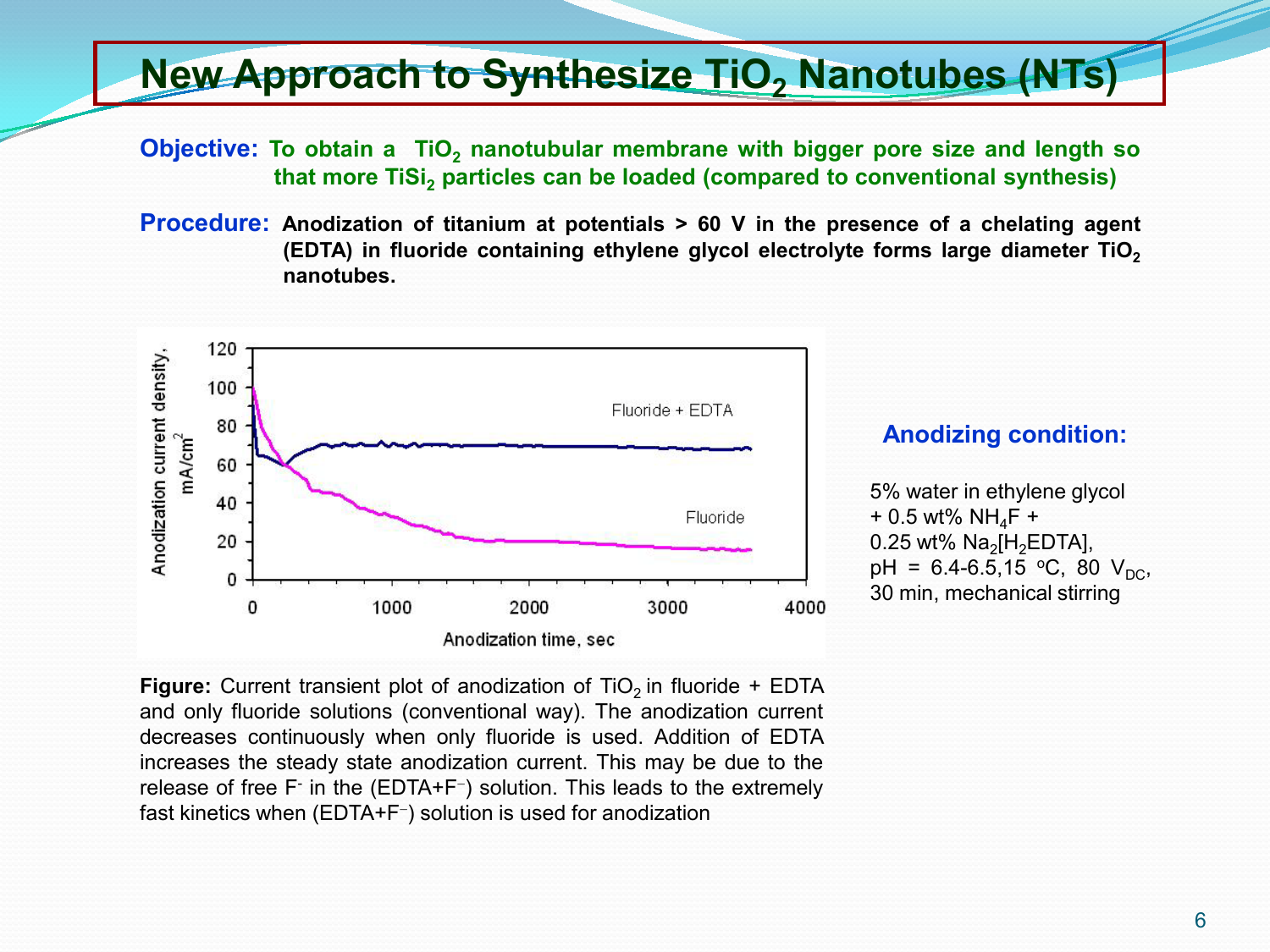# **TiO2 Nanotubular Membrane synthesis**



- **1. Preparation of TiO<sub>2</sub> thin film:**<br>The anodized samples are anodized samples are properly washed with distilled water to remove the occluded ions, dried in an air oven to take out the TiO<sub>2</sub> layer as a thin film
- **2. Obtaining membrane:** This film is etched with aqueous hydrofluoric acid (HF) (5%) from the back side whereby the barrier layer is dissolved.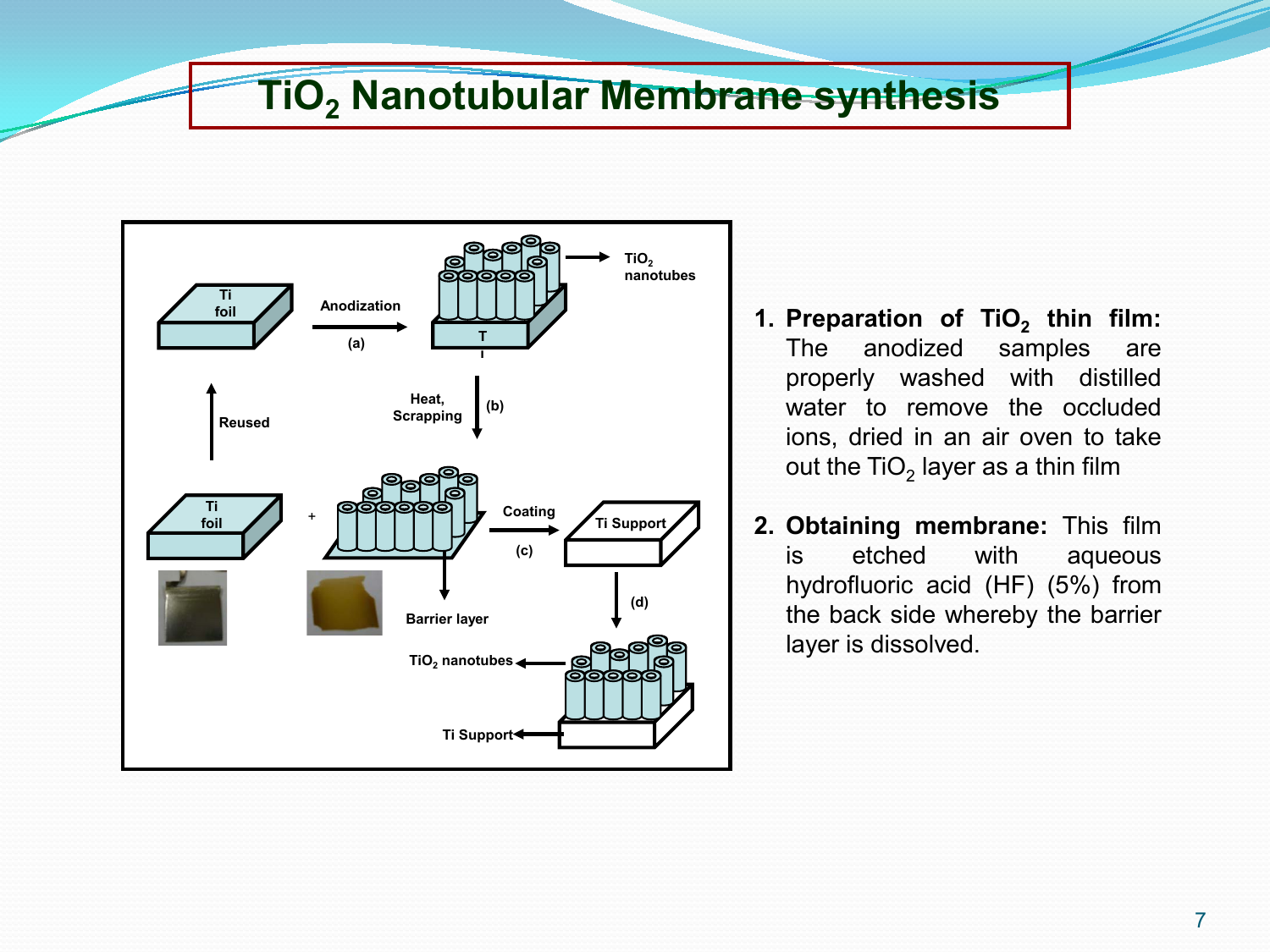**Fabrication of Titania Nanotubes (NTs) with Nanoparticles (NPs) (Synthesis of NP/NT Heterostructure Photoanode)**



**Results of anodization:** TiO<sub>2</sub> NTs of length: 22 μm; pore diameter :122 nm; wall thickness: ~30 nm

**Figure:** FESEM images of TiO<sub>2</sub> NTs prepared in organic medium at 80  $V_{DC}$  for 30 min. **(a)** Top view and **(b)** cross sectional view (close-up) view of the NTs

**As-purchased large particles of TiSi<sub>2</sub> (<44 µm)** 

**Multi-step ball milling Ultrasonication in methanol**

**Nanoparticles (~50-60 nm)**



**Figure:** FESEM images of (A) as-received TiSi<sub>2</sub> particles  $($ <44 µm $)$ ,  $(B)$  ball milled TiSi<sub>2</sub> particles (~50-60 nm)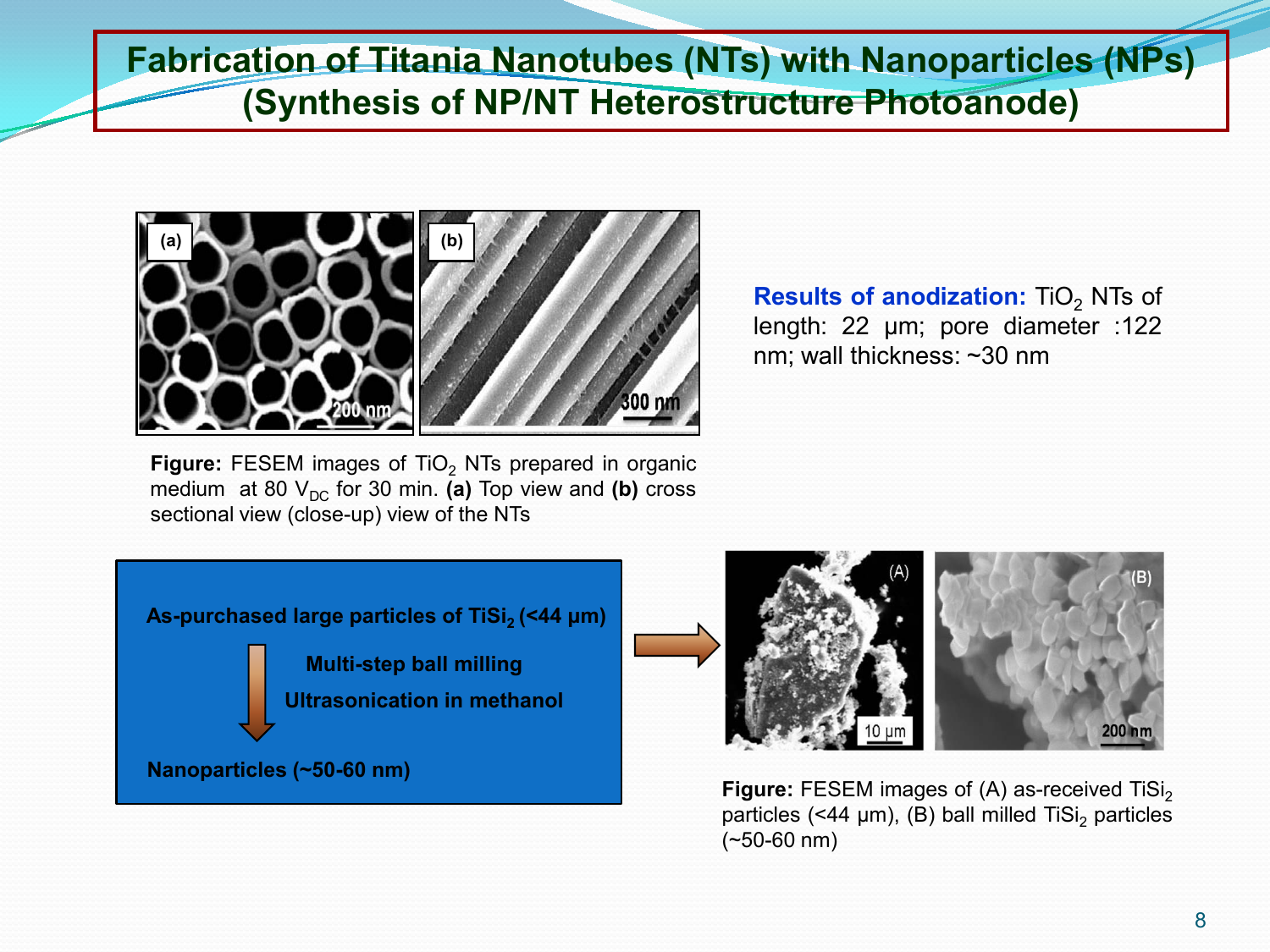# **Fabrication of TiSi<sub>2</sub>NP/TiO<sub>2</sub>NT Electrode**

**Fabrication** of **TiSi**<sub>2</sub> **NP/TiO<sub>2</sub> <b>NT Heterostructure:** The TiSi<sub>2</sub> nanoparticles are sintered into the  $TiO<sub>2</sub>$  nanotube array to prepare the  $TiSi<sub>2</sub>/TiO<sub>2</sub> NTs$ . This catalyst is then annealed under nitrogen  $(N_2)$ atmosphere to form a composite of  $TiSi<sub>2</sub>$ nanorods inside TiO<sub>2</sub> NTs at 500  $\degree$ C for 6h. Annealing converts the material to a crystalline one and also removes the organics

**Fabrication of TiSi, NP/TiO, NT electrode:** The prepared  $TiSi<sub>2</sub>-TiO<sub>2</sub>$  material is then coated on Ti foil using titanium tetrachloride  $(TiCl<sub>4</sub>)$  solution followed by annealing at 500  $\degree$ C for 3 h under N<sub>2</sub>. This also helped sinter the TiSi<sub>2</sub> nanoparticles inside the TiO<sub>2</sub> nanotubes to form nanorod array. The  $TiO<sub>2</sub>$ nanotubular array is found to be stable with the growth of  $TiSi<sub>2</sub>$  nanorods within the nanotubes



**Figure:** FESEM images of TiSi<sub>2</sub> particles sintered into the  $TiO<sub>2</sub> NT$  array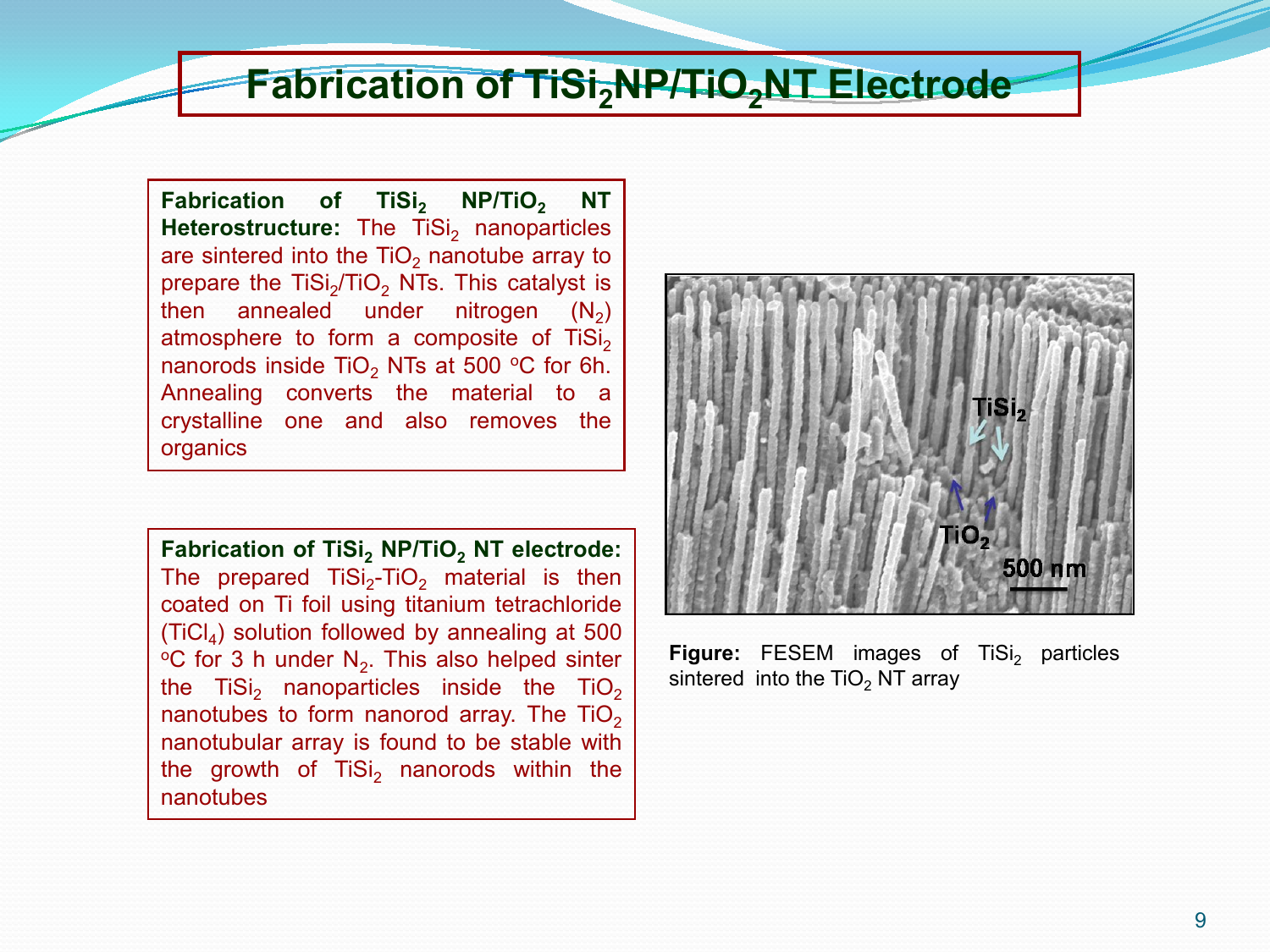# **Characterization of the Composite Material**

Field emission scanning electron microscopy (FESEM): analyze the nanotube-nanoparticle composite formation and morphology.

 $\blacksquare$ The TiSi<sub>2</sub> nanostructure is found to be homogeneously distributed throughout the  $TiO<sub>2</sub>$  nanotubular array. Energy Dispersive Spectroscopy (EDS) analysis showed  $\sim$ 25 wt% TiSi<sub>2</sub> in the TiSi<sub>2</sub>/TiO<sub>2</sub> NTs photocatalyst

Glancing angle X-ray diffraction (GXRD) pattern shows peaks corresponding to both TiSi<sub>2</sub> and  $TiO<sub>2</sub>$  (anatase). It can be seen that in this work single phases of  $\text{TiSi}_2$  $(C54)$  and TiO<sub>2</sub> (anatase) are observed. The peaks (311), (040), (022), (331), (333) and (062) all correspond to C54, orthorhombic structure of TiSi<sub>2</sub>



**Figure :** GXRD pattern of TiSi<sub>2</sub> NP/TiO<sub>2</sub>NT. Orthorhombic TiSi<sub>2</sub> and anatase  $TiO<sub>2</sub>$  are observed in the heterostructure. A peak for the Ti base is also noticed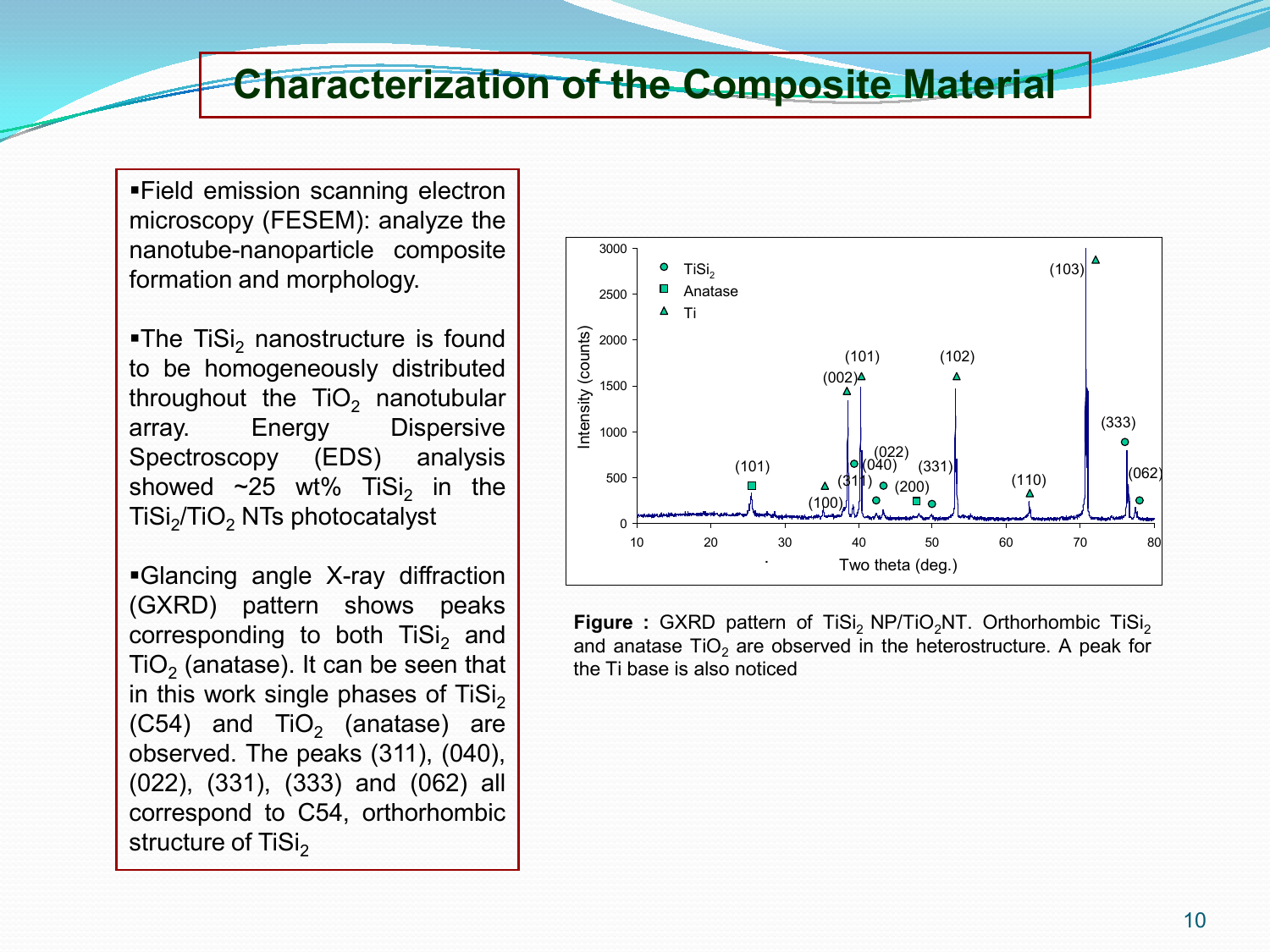# **Absorption Studies of TiSi<sub>2</sub> NP/TiO<sub>2</sub> NT Composite Material**



**Diffuse reflectance ultraviolet and visible (DRUV-Vis) results** 

**Figure:** DRUV-Vis spectra of (A) TiSi<sub>2</sub> bulk and nanoparticles and (B) TiO<sub>2</sub> NTs and TiSi<sub>2</sub>/TiO<sub>2</sub> NTs catalyst. TiSi<sub>2</sub> particles showed absorption in the visible light region and  $TiSi<sub>2</sub>/TiO<sub>2</sub> NTs$ absorb light in both UV and visible region.

• The bulk TiSi<sub>2</sub> particles (<44  $\mu$ m) have an absorption range from 350–800 nm (band gap range  $E<sub>g</sub> = 3.4$  eV to 1.5 eV. These particles absorb very little in the UV region.

**Pure TiO<sub>2</sub> NTs is observed only in the UV** region (< 400 nm; band gap,  $E_a = 3.1$  eV).

The spectrum of TiSi<sub>2</sub>/TiO<sub>2</sub> NTs catalyst shows sharp edge  $\sim$  550 nm (band gap,  $E<sub>g</sub>$  = 2.25 eV) and has strong absorption in the UV region due to the  $TiO<sub>2</sub>$  NTs as well as in the visible light region due to the TiSi<sub>2</sub> particles. DRUV-Vis show that the  $TiSi<sub>2</sub>/TiO<sub>2</sub> NT photocatalyst is prepared by$ combining the absorption properties of the  $TiO<sub>2</sub> NTs$  in the UV region and TiSi<sub>2</sub> in the visible region.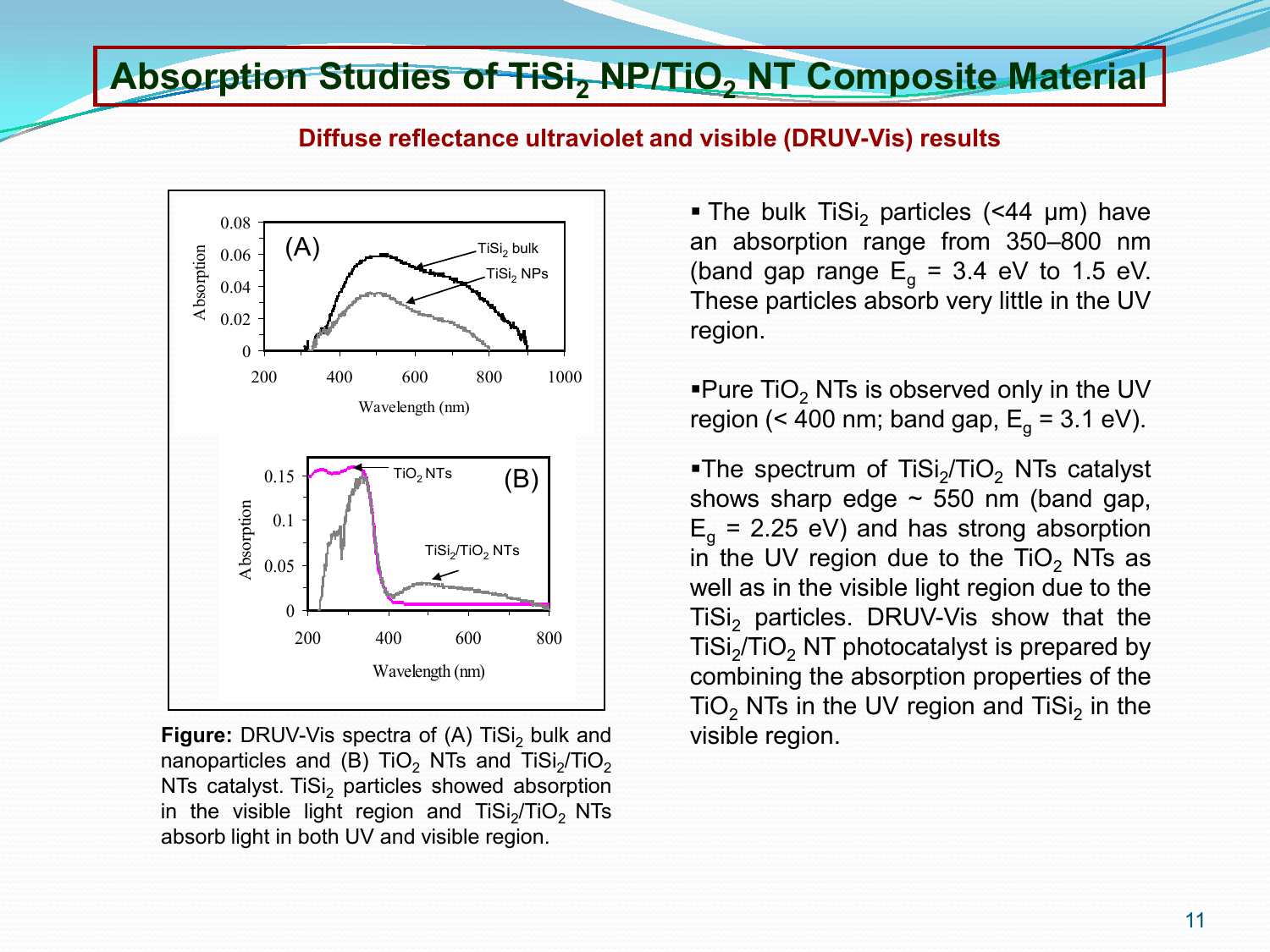### **Photoelectrolysis of water using TiSi, NP/TiO, NT anode and Pt cathode**

The maximum photocurrent density  $(J_n)$  obtained from TiO<sub>2</sub> NTs photoanode is 0.9 mA/cm<sup>2</sup> at  $0.2 V_{\text{Aq/AqCl}}$ .

Under the same illumination conditions,  $\overline{TSi}_2/\overline{TiO}_2$  NTs<br>photoanode showed ~3.49 photoanode showed ~3.49 mA/cm2 photocurrent density.

The superior activity of the coupled photocatalyst is due to good charge separation as well as efficient solar light harvesting.

| TiO <sub>2</sub>   | $\parallel$ TiO <sub>2</sub> -TiSi <sub>2</sub> |
|--------------------|-------------------------------------------------|
| 0.9 <sub>m</sub> A | $3.4 \text{ mA}$                                |



Figure: Potentiodynamic plot of annealed TiSi<sub>2</sub>/TiO<sub>2</sub> NTs and TiO<sub>2</sub> NTs. Inset shows the solar-to-hydrogen conversion efficiency of TiSi<sub>2</sub>-TiO<sub>2</sub> NTs and TiO<sub>2</sub> NTs under AM 1.5 illumination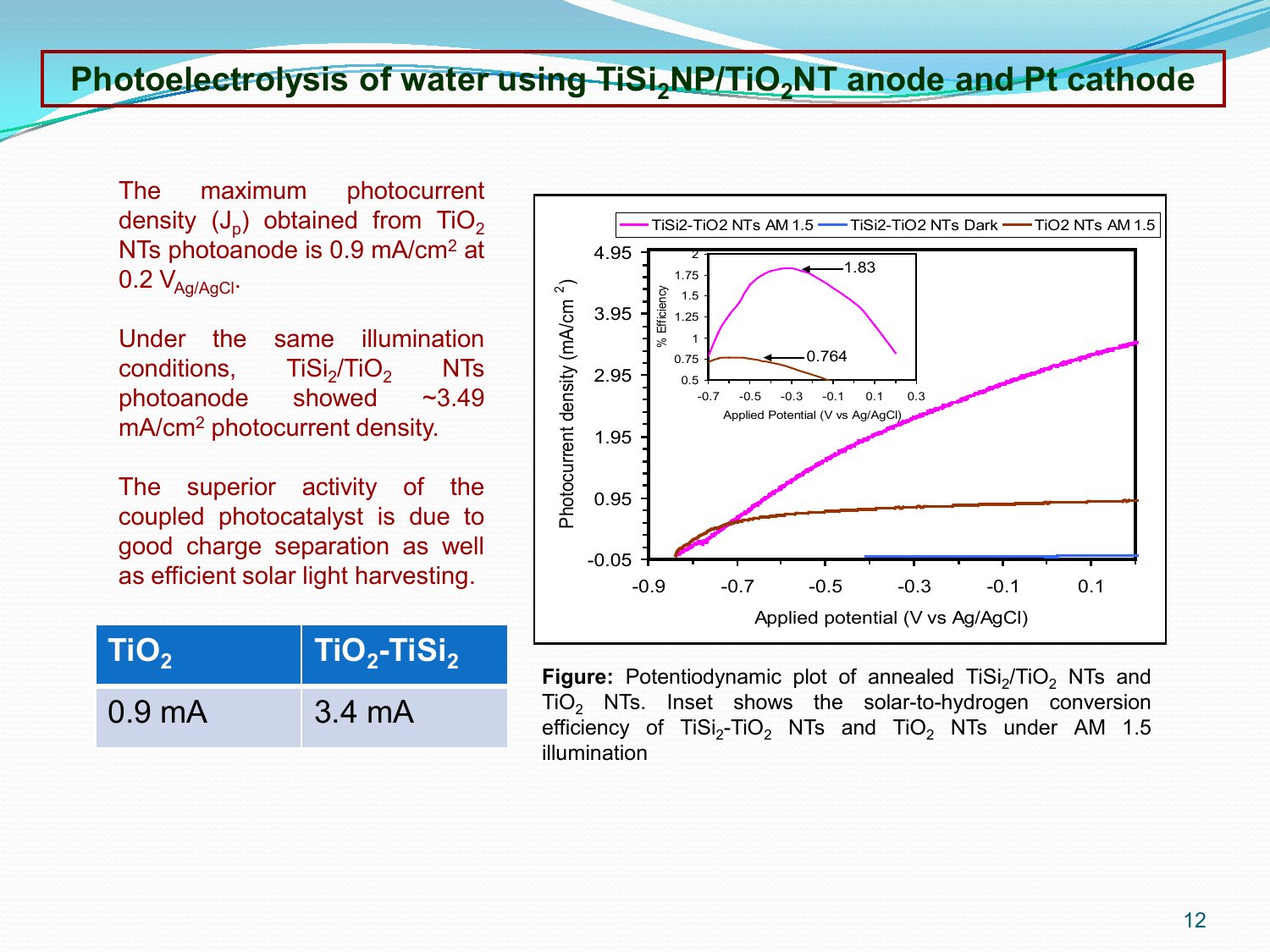# **Stability of TiSi, NP/TiO, NT Photoelectrode**

The evaluation of the stability of the photoanode material is carried out by potentiostatic (current vs. time, I-t) measurements.

The photocurrent value goes down to almost zero as soon as the illumination of light on the photoanode is stopped, and the photocurrent comes back to the original value as soon as light is illuminated again on the photoanode.

Photocurrent value remained almost a constant for more than a hour

The results indicate that the photo anode is stable under photo electrochemical splitting of water and the current observed is mostly due to the photo activity of the catalyst.



**Figure:** Potentiostatic (I-t) plot of TiO<sub>2</sub>-TiSi<sub>2</sub> at 0V vs. Ag/AgCl reference electrode. The photocurrent became zero when the light is switched off (illumination stopped) and the original photocurrent again came back after illumination.

#### **Conclusion: The composite photocatalyst is having potential for long term operation with good photoactivity**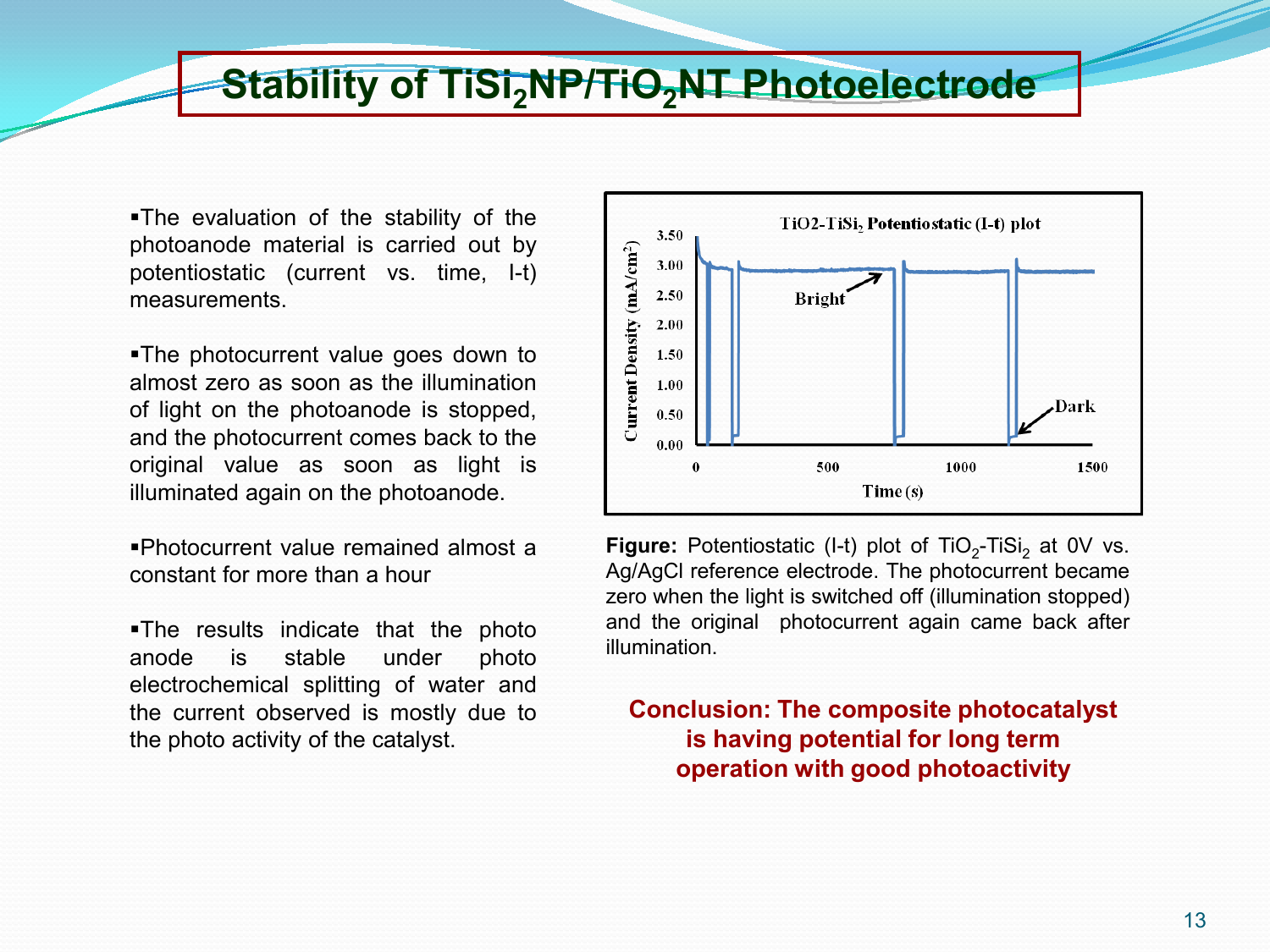## **Photoelectrolysis of water using various TiSi<sub>2</sub> and TiO<sub>2</sub> nanocatalysts<sup>a</sup>**

### **Comparative Results**

In order to appreciate the photocurrent results obtained from the  $TiSi<sub>2</sub>NP/TiO<sub>2</sub>NT$  photoelectrode, we compare the results with the photocurrent densities of other photoelectrode systems:  $TiO<sub>2</sub>$ NTs/Ti, Degussa P25 NPs coated on Ti (P25/Ti) and TiSi<sub>2</sub> NPs coated on Ti (TiSi<sub>2</sub>/Ti).

| Catalyst <sup>b</sup>                   | <b>Photocurrent density</b><br>(mA/cm <sup>2</sup> ) at 0.2 $V_{Ag/AgCl}$ |
|-----------------------------------------|---------------------------------------------------------------------------|
| TiSi <sub>2</sub> /TiO <sub>2</sub> NTs | 3.49                                                                      |
| TiO <sub>2</sub> NTs                    | 0.90                                                                      |
| TiSi <sub>2</sub> /Ti                   | 0.26                                                                      |
| <b>P25/Ti</b>                           | 0.63                                                                      |

<sup>a</sup> under AM 1.5 illumination conditions bannealed under similar conditions

**Pt cathode is used in all the experiments**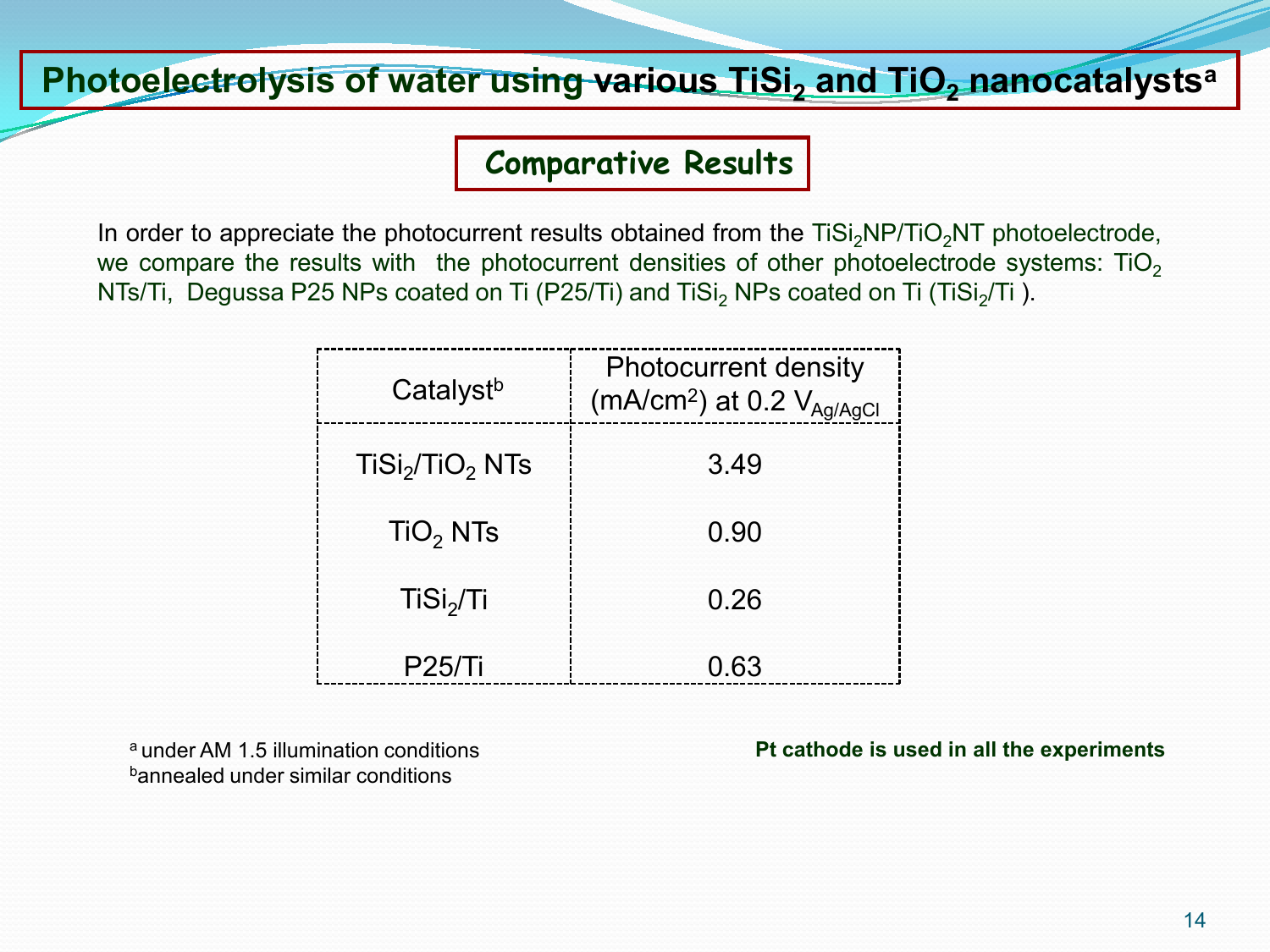**Relevance: Develop a stable and efficient photoelectrochemical cell for solar hydrogen generation by water splitting**

**Summary**

- **Approach: Synthesize visible light sensitive hybrid nanotube arrays as photoanode material by coupling with other nanostructured materials through combinatorial approach**
- **Technical accomplishments and process: Developed a new type of coupled semiconductor** photo-catalyst by coupling TiSi<sub>2</sub> nanoparticles and` TiO<sub>2</sub> NTs by simple **sintering** method. A unique architecture, TiSi<sub>2</sub> nanorods inside the TiO<sub>2</sub> nanotubes, is **prepared by this process. . It showed four fold enhancement in the amount of hydrogen generated compared to only TiO2 NTs and ten times compared to P25 TiO2 nanoparticles.**
- **Technology transfer/collaboration: Active partnership with NREL**
- **Proposed future research: (a) Synthesize photoanodes that can harvest the full spectrum of sunlight, (b) theoretical investigation on the materials synthesized (c) scale-up the PEC system, and (d) on-field testing under real solar irradiation.**